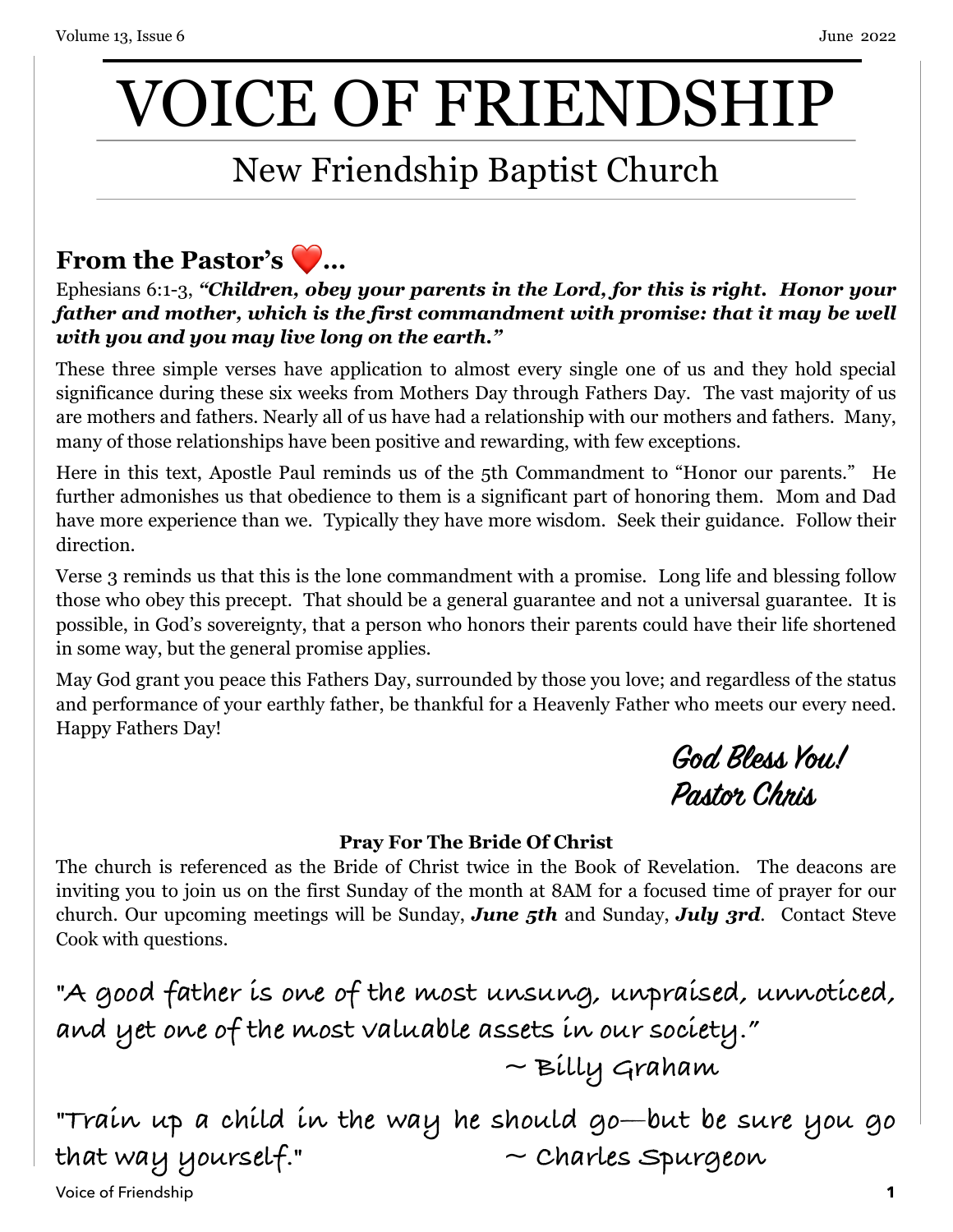#### **GRADUATION SUNDAY**

Congratulations to the Class of 2022! Sunday, *June 5th* is set aside as the day to honor our graduates. Please get details of your degree or diploma to the church office so we can reflect that accurately. High School graduates may have a round table in the Fellowship Hall to decorate with their life memorabilia. College graduates may supply a framed 8 1/2 x 11 print to display. High School graduates will receive a gift from the church in the worship service. Please plan to wear your cap and gown and let the church office know which service(s) you will attend: 9AM, 11AM or 6PM. A meal will follow the PM service in the Fellowship Hall for everyone in attendance.

#### **Our current graduate list includes:**

- ‣ Luke Arrowood Arrowood Academy
- ‣ Samuel Cartrette Oak Grove High School
- ‣ Derek Noah Oak Grove High School
- ‣ Jonah Reedy Union Grove Christian School
- ‣ Faith Woosley, High Point Christian Academy
- ‣ Haley Cook, B.S. Animal Science, Spanish Minor, Certificate in Global Perspectives, NC State University
- ‣ Jordan Hart, B.A. Psychology, Sociology & Biology Minor, UNC Greensboro
- ‣ Holly Hoover, B.A. Elementary Education, Catawba College
- ‣ Harrison Vaughn, B.A. Biblical Studies, Education Minor, Carolina University

#### **Woman's Missionary Union**

The WMU morning group will meet on Monday, *June 6th*, at 10:30AM. Please note the date change because of VBS. The "After Hours" group will NOT meet in June. Additional information will be emailed to regular attendees.

#### **Vacation Bible School**

Join us for Vacation Bible School from Sunday, *June 12th* through Wednesday, *June 15th* from 6:15PM to 8:30PM. We encourage you to pray, volunteer to help and bring your friends and neighbors!

#### **Senior Adult Picnic Luncheon**

The Senior Adult Committee is planning a "picnic" luncheon on Tuesday, *June 21st* at noon in the Fellowship Hall. Vivian and Mark Allen will be preparing hamburgers and hotdogs with all the fixings. Please bring an item or two for our food pantry. A sign-up sheet will be posted on the bulletin board outside of the church office. Please sign up so Vivian and Mark will know how much food to purchase. Contact Gwen Bracknell at 336-972-2164 with questions. We are looking forward to our time together!

#### **Attention NFBC School Teachers**

Attention New Friendship School Teachers: Save Monday, *July 11th*, at either 11AM or 6:30PM on your calendar. Both WMU groups will honor you for Brunch or Dinner (whichever you can attend). Please RSVP to Pat White or Linda Spiva by Sunday, *July 3rd* if you can attend one of these times.

#### **Lifeway Student Camps**

All students in Grades 3-12 are invited to camp starting *July 18th*. \$100 deposits are due. Total cost is \$250. New Friendship contributes over \$125 per student. Contact Pastor Chris for details about CentriKid and CentriFuge, 336-918-0366. Voice of Friendship **2**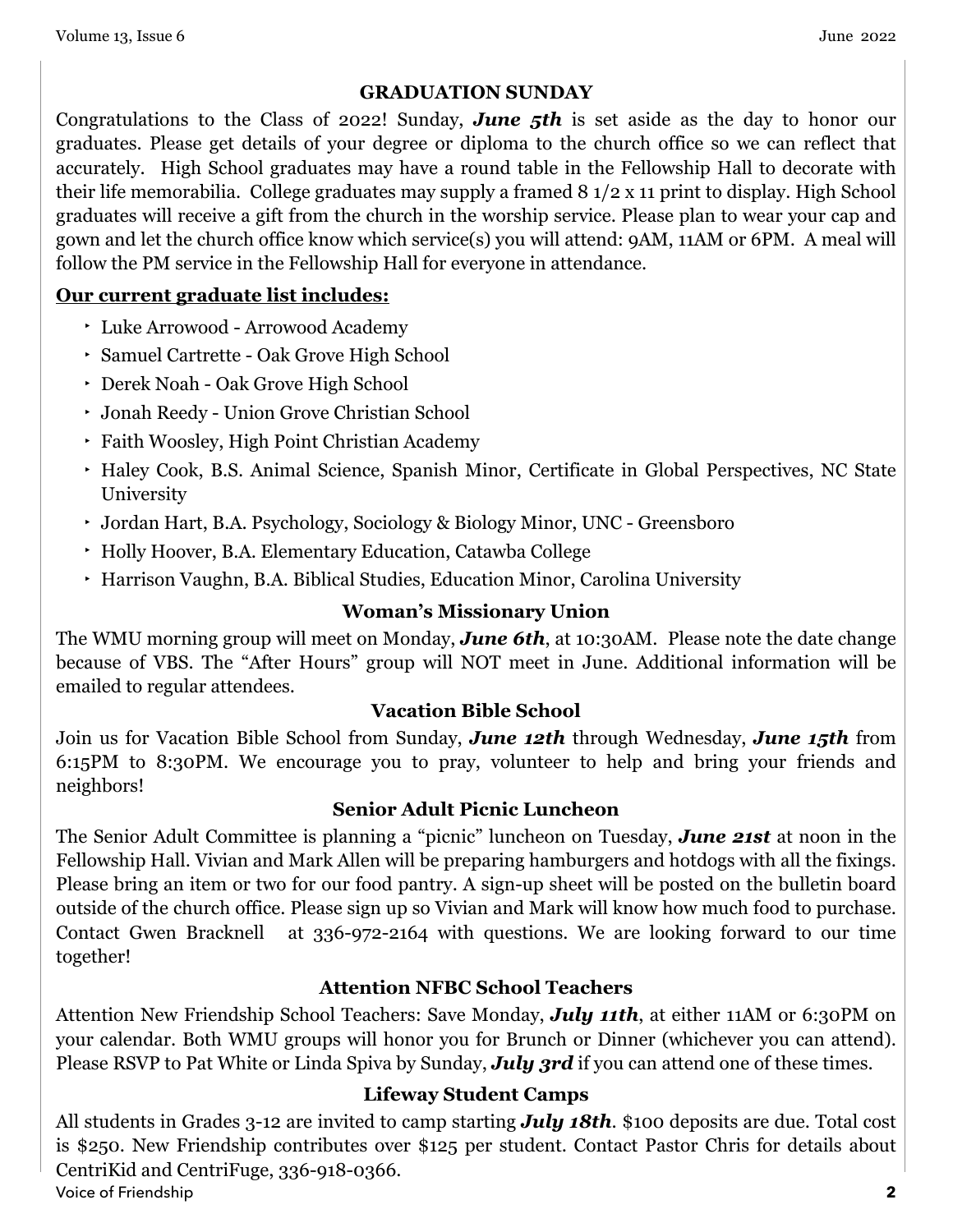#### **Kid's Bible Rodeo**

Come out and show off your balance and skill on Sunday, *July 10th* in the parking lot at 6PM.

#### **Congratulations**

Congratulations to Great-Grandmother Pat Addertion! Brooks Gray Lawson was born on May 4th. He weighed 8 pounds and was 22 inches long. (Gray is Bob's middle name.) Mother and baby are doing well.

#### **With Sincere Christian Sympathy**

- $\sim$  to Gwen Bracknell in the passing of her sister, Lois Davis on 4/26.
- $\sim$  to Hubert McBride in the passing of his mother, Kate McBride on  $5/2$ .
- $\sim$  to Ruby Embler in the passing of her sister, Ann Winstead on  $5/3$ .
- $\sim$  to the Margaretha Shelton family. She passed away on  $\frac{5}{13}$ .
- $\sim$  to Pam Holton in the passing of her sister, Tina Cromer on  $5/13$ .
- ~to Dwayne Hines in the passing of his brother, Rick Hines on  $5/15$ .

#### **Welcome New Member**

Welcome New Member: Conan Good of Lexington, uniting with us by statement of faith, awaiting baptism on May 15, 2022.

#### **Spotlight On NFBC Committees**

The **Nominating Committee** is responsible for making sure that all positions on our various committees are filled and ready for the church year (August to July). This entails keeping up with the number of years that each member has served and who is rotating off of a committee versus who is remaining. They are also responsible for educating church members as to the responsibilities of each committee so that duties are clear and concise.

The *Church Clerk*, Theresa Coleman is the Chairman of this Committee. Committee Members are: the *Pastor* (Chris Byrne), the *Student Minister*, the *Sunday School Director* (Bobby Whitehurst), the *Deacon Chair* (Steve Cook), the *Baptist Men Chair* (Butch Motsinger), the *WMU Director* (Pat White/Linda Spiva) and Carla Arrowood.

#### **Nursery Workers Needed In 2022**

Jean Kiger is currently working on our nursery schedule. Sunday mornings are scheduled out but we are in need of workers on Sunday and Wednesday nights. The purpose of our nursery is so that those attending and/or visiting with small children can enjoy worship without worrying about their child. We are looking for teams that will alternate. It is our hope to have enough volunteers that each team only works once a month. If you are able to help on Sunday and Wednesday nights, please contact Jean or the church office. Thank you!

|                   | <b>9AM</b>            | 11AM                             |
|-------------------|-----------------------|----------------------------------|
| <b>1st Sunday</b> | Jean Kiger            | Linda Cantrell                   |
| 2nd Sunday        | Rodney & Katrina Darr | Morgan Akins & Makayla Motsinger |
| 3rd Sunday        | Jean Kiger            | Vikki Cook                       |
| 4th Sunday        | Julie & Greg Hart     | Krystal Byrne                    |
| 5th Sunday        | Rodney & Katrina Darr | Linda Spiva                      |